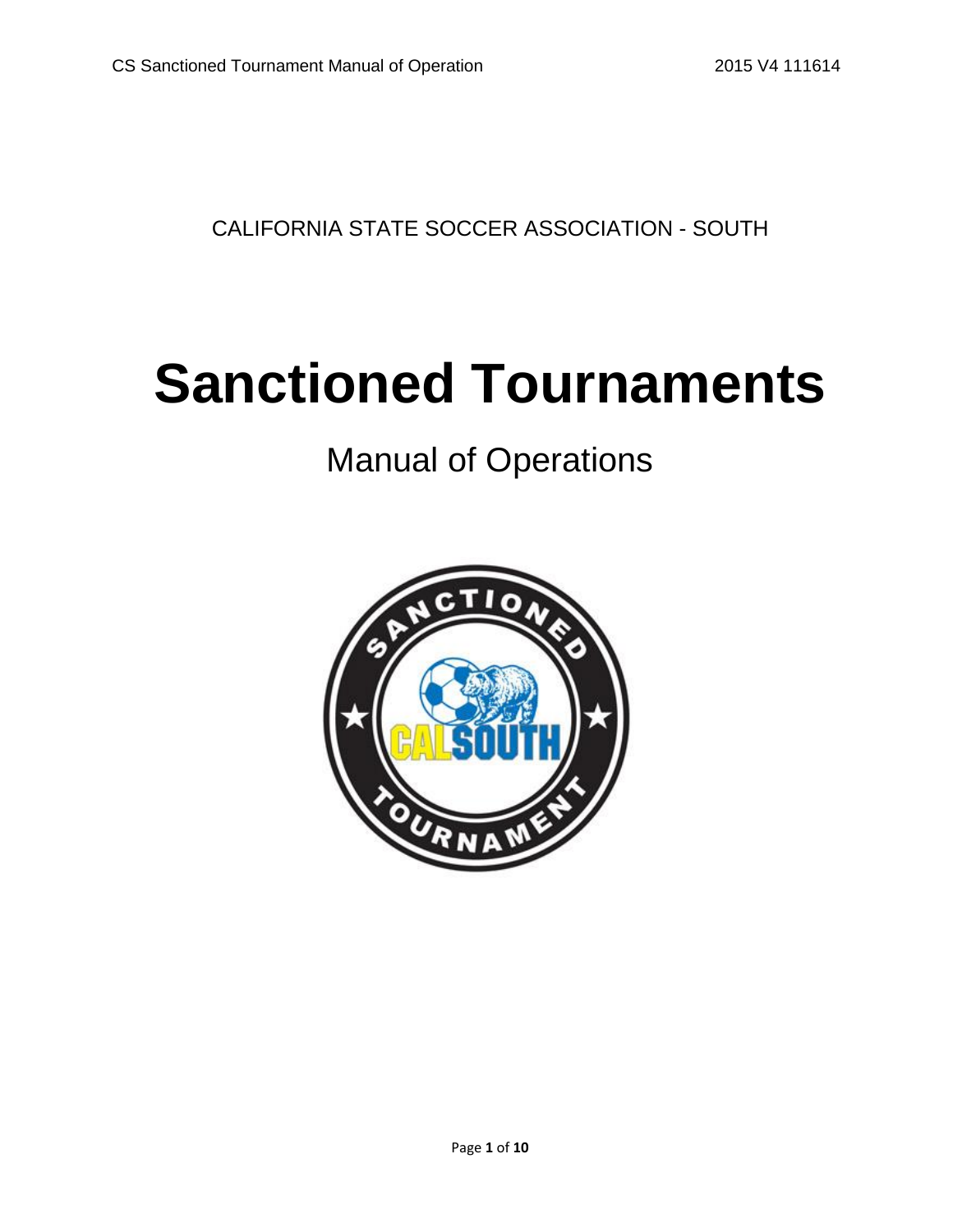#### TABLE OF CONTENTS

| 2.                 |  |
|--------------------|--|
| 3.                 |  |
| $\boldsymbol{4}$ . |  |
|                    |  |
| 6.                 |  |
|                    |  |
| 8.                 |  |
| 9.                 |  |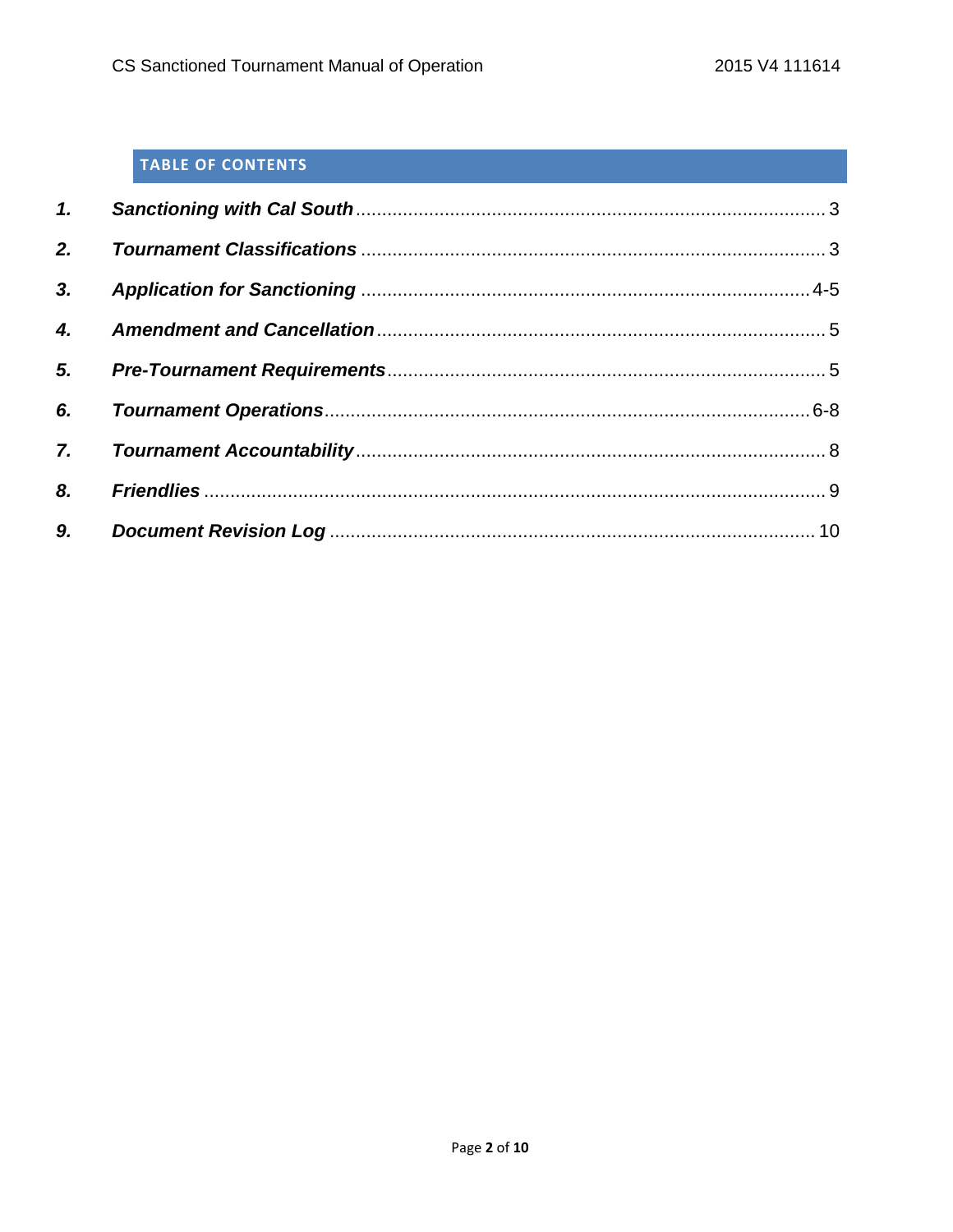#### *1. Sanctioning with Cal South*

- 1. Tournament sanctioning is required for Affiliate Members hosting tournaments. The Affiliate Member is responsible and accountable for the conduct and reporting requirements of the Tournament.
- 2. Any non-league matches in which fees are charged over and above the sharing of referee fees shall be considered a tournament and will require sanctioning. See Section 8 below for the definition of "Friendlies".
- 3. Tournaments applying for sanctioning with Cal South may not advertise or promote their tournament as a "Cal South Approved or Sanctioned Tournament" prior to receiving an official approval notice from Cal South.
- 4. Approved Cal South Sanctioned Tournaments shall be identified by:
	- a. Display of the Cal South Sanctioned Tournament Seal on their website
	- b. Display of the approved Cal South application on their website
	- c. Failure to comply with (a) and (b) above may result in a fine.
	- d. Listing on the Cal South website from the time they are approved through the completion of the tournament.
- 5. Cal South Sanctioned Tournaments are subject to all Cal South rules and regulations.

#### *2. Tournament Classifications*

1. Cal South Sanctioned Tournaments will be classified as follows:

**Class I:** Open to domestic youth teams affiliated with USSF and international teams affiliated with FIFA.\*

**Class II:** Open to domestic youth teams affiliated with USSF.

**Class III:** Open to recreational youth teams affiliated with USSF.

**Class IV:** Small-sided tournaments (i.e. futsal, beach, etc.)

**Class V:** Open to affiliated youth teams within the hosting affiliate's Cal South district.

\* Sanctioning for foreign teams requires approval of the HAPP 3-03 and HTED 3-03 (USSF).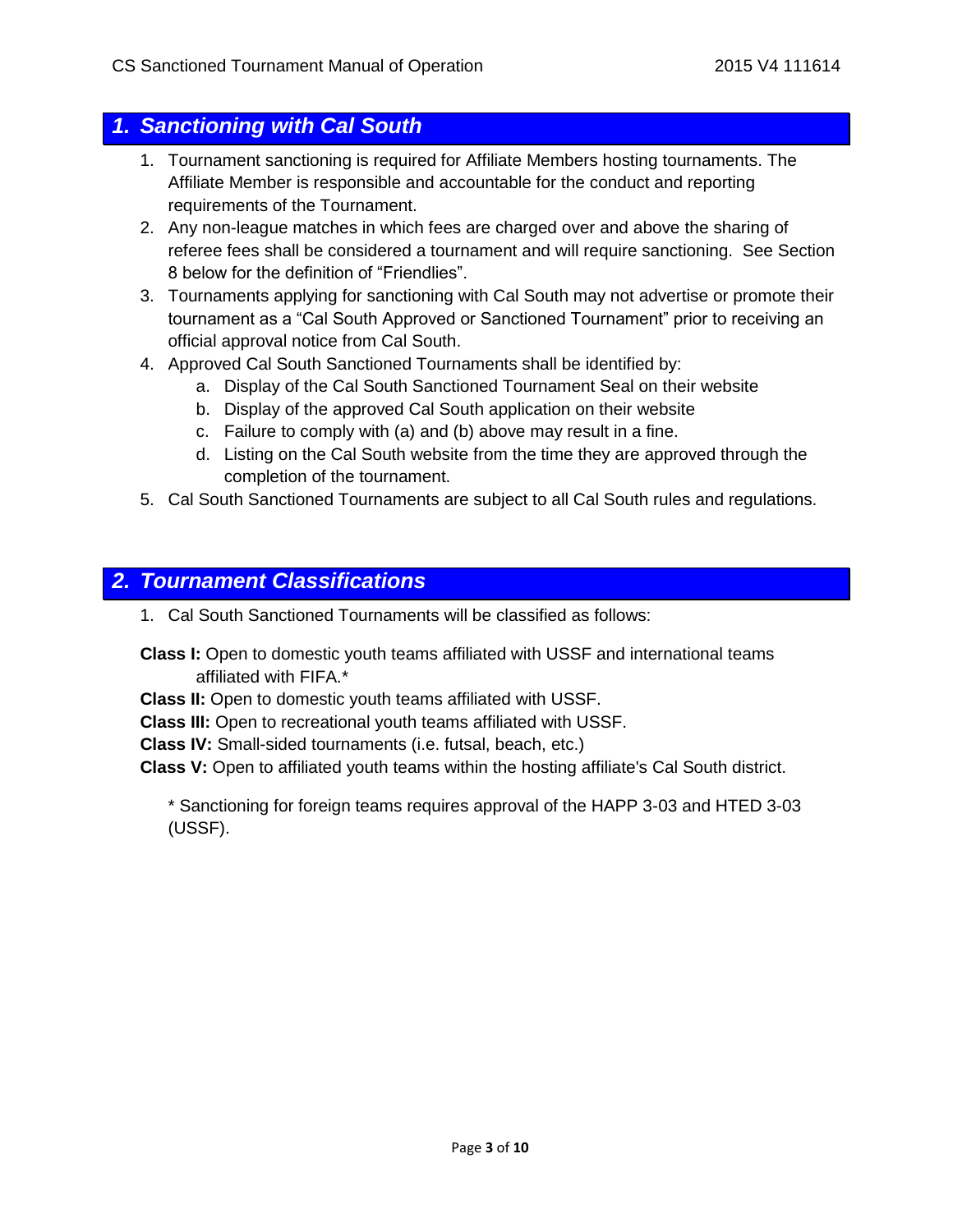#### *3. Application for Sanctioning*

- 1. Eligibility
	- 1.1. Applications for Tournament Sanctioning must be submitted by a Cal South Affiliate Member.
	- 1.2. Affiliate Members must be in good standing with Cal South.
	- 1.3. Tournaments sanctioned by Cal South may not be concurrently sanctioned by any other sanctioning body.
	- 1.4. Review and future approval is contingent upon completion of reporting from previous events. Failure to complete the required reports will delay or negate future approvals.
- 2. Application
	- 2.1. Current application process and requirements will be available on the Cal South website. All applications must provide all required information to constitute a complete application. Incomplete applications will not be considered for review and approval.
	- 2.2. Applications must be submitted at least 90 days before the tournament start date.
	- 2.3. A \$100.00 Application Fee will be required at the time of submission.
	- 2.4. Applications submitted within 90 days of the tournament start date will be required to pay a Late Fee of \$250 in addition to the \$100.00 Application Fee.
	- 2.5. Applications may be filed throughout the year. Applications will not be considered if filed within 45 days of the tournament start date.
	- 2.6. Only complete applications will be considered.
		- 2.6.1. Cal South will use the Tournament Director's email address for any notifications.
		- 2.6.2. The date of application submission will be adjusted to the date the application was completed and all approval timelines will begin at the point at which the application is complete.
		- 2.6.3. If this occurs within 90 days before the tournament start date a Late Fee of \$250 will be applied.
	- 2.7. Approvals are granted by the respective Cal South District Commissioner once the tournament application is complete and has met all Sanctioned Tournament requirements.
		- 2.7.1. The selection of the District Commissioner is based on the Tournament's Club affiliation or Tournament's primary location.
	- 2.8. Once approved, tournament dates may not be changed without Cal South approval. To apply for a change of previously approved tournament dates, a \$250 fee will be required.
	- 2.9. Sanctioned Tournament Renewal applications may be submitted at any time but approval will not be granted until the previous year's tournament has been completed and all post tournament reporting has been submitted.
	- 2.10. If the affiliate employs a third-party organization to conduct the tournament, the name of the third-party organization and the nature of the agreement must be stated on the application.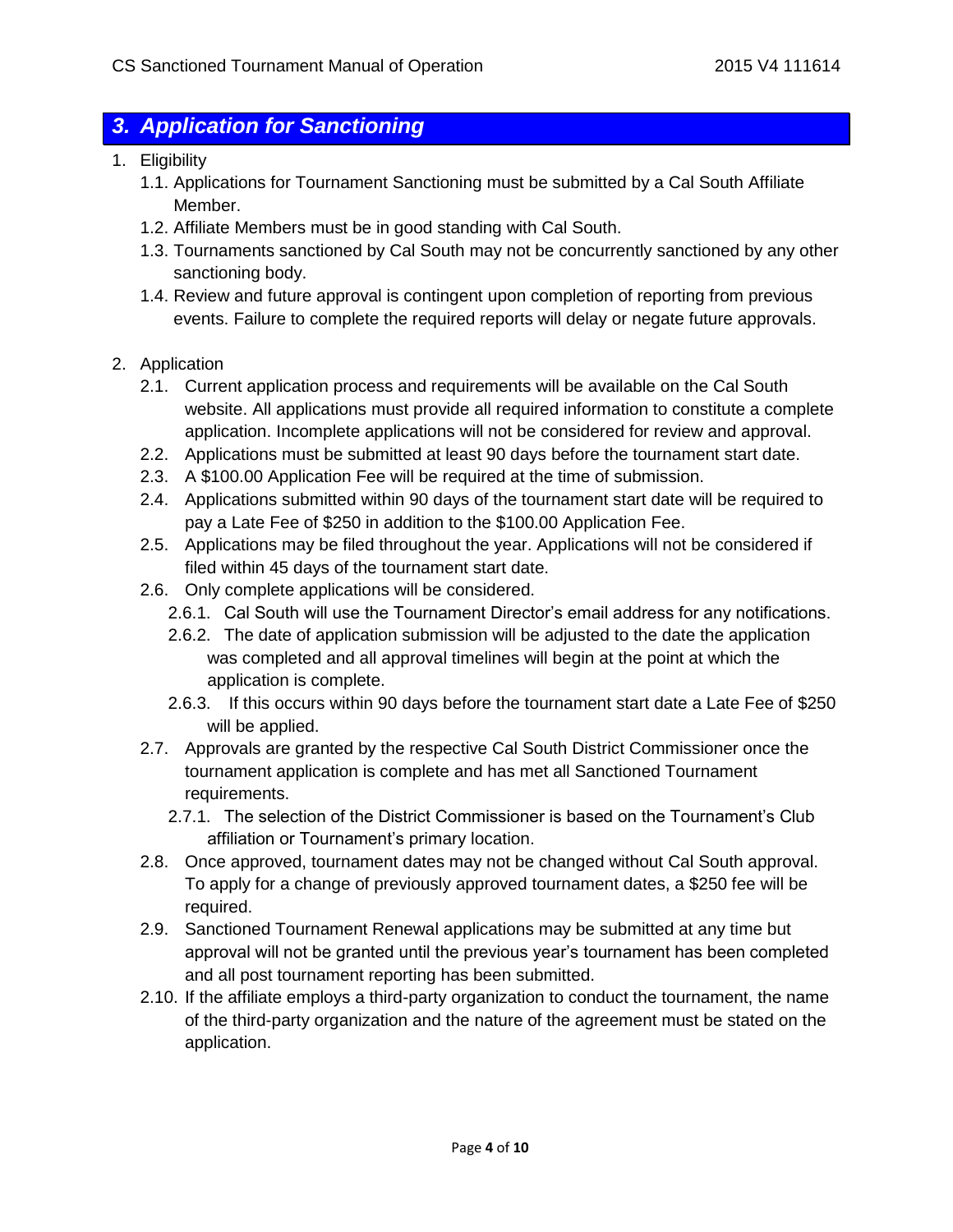- 2.11. If the tournament is run in support of a charity organization and intends its revenue to be used in support of it, the name of the charity organization and the nature of the agreement must be stated on the application.
- 2.12. Sanctioned Tournaments may be held over up to two consecutive weekends. Events scheduled over non-consecutive weekends will be considered separate events and separate applications must be submitted for each tournament.
- 2.13. All sanctioned tournaments shall be required to post the tournament rules on the event website. It will also be required to provide Cal South with a working link to the tournament rules on the event website.
- 2.14. All sanctioned tournaments shall be required to post a refund policy on their website. The refund policy must cover specific deadlines and amounts/percentages for full and partial refunds.
- 2.15. Cal South retains the right to deny sanctioning.

#### *4. Amendment and Cancellation*

- 1. Minor revisions to a listing including contact information, logos, and corrections of typos must be submitted to the Cal South Corporate Office by the Tournament Director within 5 business days of the change.
- 2. Amendments to an application must be submitted to the Tournaments & Competition Coordinator and respective District Commissioner for review and approval.
- 3. Cal South Sanctioned Tournaments are required to notify Cal South in writing upon cancellation of the tournament and include a statement of the reason for cancellation, and submit the tournament report.

#### *5. Pre-Tournament Requirements*

- 1. The Cal South Sanctioned Tournament Seal must be prominently displayed on the tournament website. Cal South recommends that Cal South Sanctioned Tournament Seal be included on all materials and correspondence (i.e. invitations, advertisements, etc.).
- 2. The approved Application to Host, endorsed by Cal South, must be available for download on the website.
- 3. HAPP 3-03: If permission to accept participation of Foreign Teams was obtained from USYSA, tournaments must provide USYSA with a list of all accepted Foreign Teams, their home cities, countries, and age groups at least 60 days prior to the Tournament start date.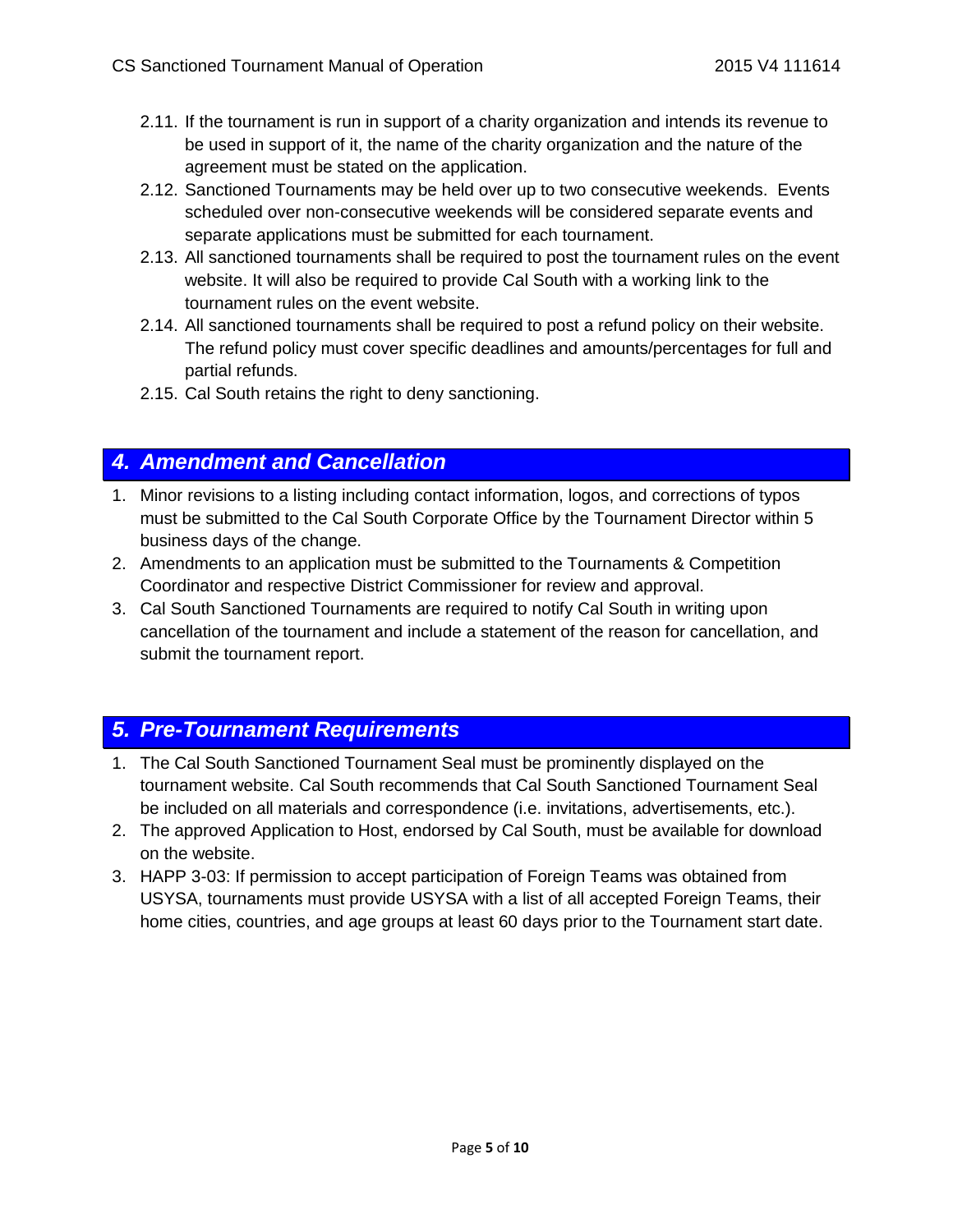#### *6. Tournament Operations*

- 1. Classification Requirements
	- 1.1. Any requirements for risk management, rules, or certification of referees for a specific group play type must be met by the Cal South Sanctioned Tournament.
	- 1.2. Adult tournaments must be sanctioned separately, using the Cal South Adult Sanctioned Tournament process.
- 2. Divisions
	- 2.1. It is the responsibility of the Tournament Director to make their best effort to provide fair and challenging competition to every team accepted to a Cal South Sanctioned Tournament.
- 3. Signature Divisions
	- 1.1. Class I, II tournaments may allow Signature and Recreational teams to "play up" in competitive divisions.
	- 1.2. Class III tournaments may allow Signature teams to compete in separate Signature divisions, in which Recreational teams may choose to play up as well.
- 4. Referees
	- 4.1. The Referee Assignor contact information must be provided as part of the application process.
- 5. Check-In
	- 5.1. Cal South Sanctioned Tournaments may only accept domestic teams registered with a USSF affiliate, and foreign teams registered with a FIFA affiliate.
	- 5.2. Each team must present player cards of only one sanctioning body (including guest players) for the purposes of insurance. (e.g. a Cal South [USYS] team may not include a player with a US Club or AYSO card).
	- 5.3. The following items must be presented at Tournament Check-In and verified by the Tournament for all teams / players / administrators prior to their participation:
		- 5.3.1. Player Roster, signed by the coach or manager verifying its accuracy
		- 5.3.2. A laminated USYSA Player Pass for all players and team administrators (Out-of-State player passes are acceptable as issued by the home state of the team. Foreign teams may use player passed from their appropriate sanctioning body)
		- 5.3.3. Signed Medical Release Forms for all players.
		- 5.3.4. USYSA Travel Papers for all teams from outside Cal South if required
		- 5.3.5. For all tournaments (Class I, II, III, IV, and V), Cal South teams must show proof that a League Program Administrator has a valid and appropriate Cal South Coaching License and has satisfied Cal South Risk Management.
		- 5.3.6. Any Cal South coach who has fulfilled the risk managements and licensing requirements may represent a Cal South team.
		- 5.3.7. Upcoming seasonal year passes may be used for tournament play beginning the 1st of July. Current seasonal year passes are valid and their use in tournament play is permissible for any tournament which completes play prior to the start of the upcoming seasonal year (September 1st). Cal South Sanctioned Tournaments, at their discretion, may implement a more restrictive policy on which seasonal year passes will be accepted.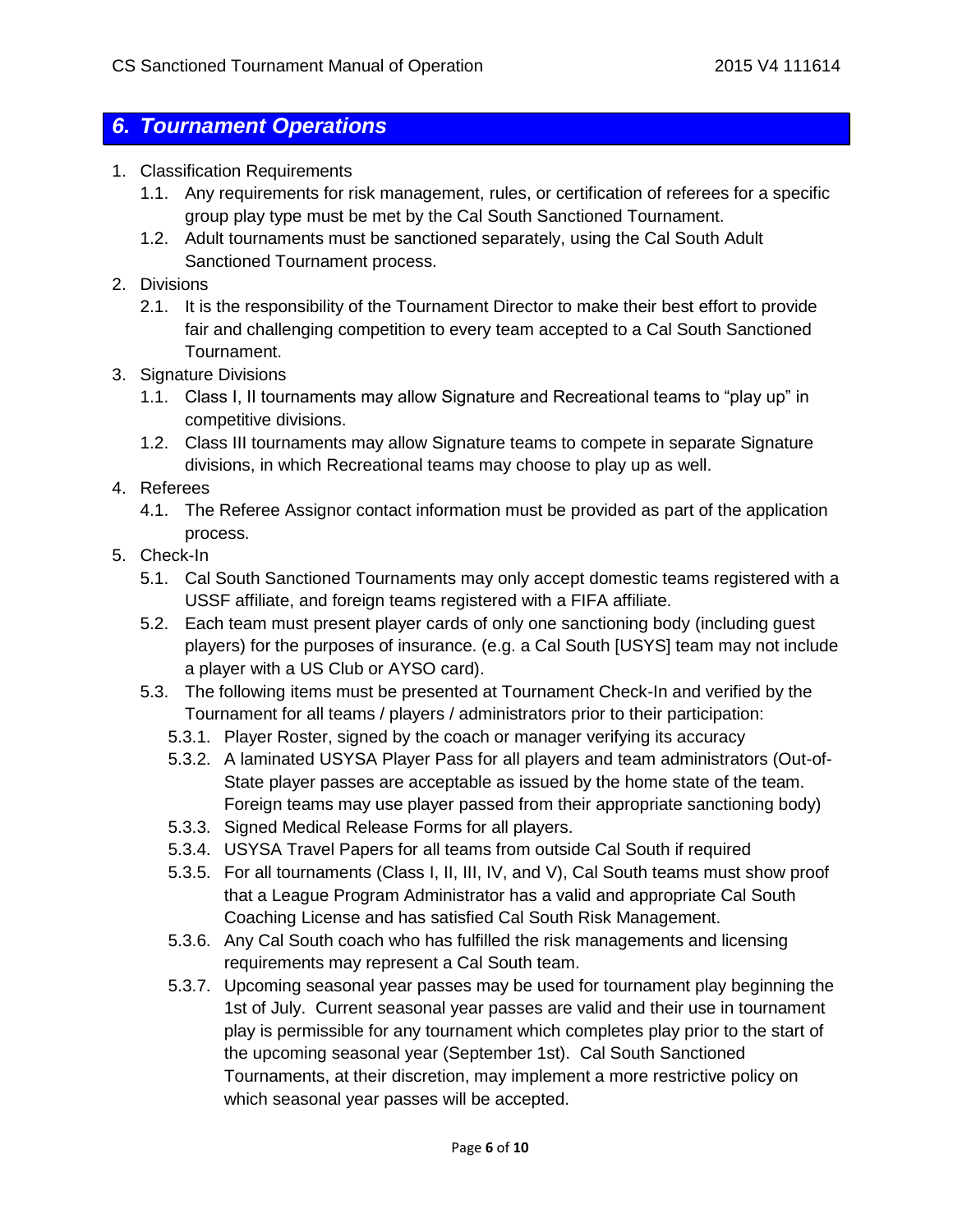5.3.8. Travel Papers: It is the responsibility of the tournament director on behalf of the hosting organization/Cal South Affiliate to ensure that the check-in procedure is pursuant to travel policy of the traveling teams sanctioning body or association (i.e. USYS Region IV, AYSO, US Club, Foreign Teams). Cal South sanctioned tournaments may only accept player cards from one sanctioning body or association.

#### 6. Operations

- 6.1. Tournament Headquarters shall be identified as such and properly staffed. The headquarters location must properly display tournament field locations, game schedules, standings, concessions, first aid and restroom or portable toilet locations.
- 6.2. A Field Marshall, easily identifiable and readily available, must be assigned to each venue for crowd control, information, etc.
- 6.3. Minimum rest between games shall be equivalent to the length of two games for that age group. Back-to-back "mini-games" shall not exceed the length of a regulation game, as modified by Cal South rules, for the age group playing the games.
- 6.4. Maximum roster sizes:
	- U10-under: 14 players per team
	- U11-U16: 18 players per team
	- U17-U19: 22 players per team
- 7. Discipline
	- 7.1. Tournament Directors shall maintain control of Administrator and Player Passes. In the event of an ejection (red card) the Pass shall not be taken by the Referee or any member of the Referee group, but shall remain in the custody of the Tournament Director.
		- 7.1.1.Tournament Director is required to mail any Administrator/Player Passes in their custody after the tournament is over to the Cal South Corporate Office with attention: PAD.
	- 7.2. Tournaments are responsible for adjudicating player or administrator assaults ("Other Assaults") that occur during play under the auspices of their respective tournament. All assaults and referee assaults must be remanded to Cal South within 72 hours of the incident. See Disciplinary Report.
- 8. Tournament Reporting
	- 8.1. Tournament Reporting is a requirement of all Cal South Sanctioned Tournaments. The completion and accuracy of reporting will be taken into consideration when that tournament, or another tournament run by the same Affiliate Member or Tournament Director, is considered for future sanctioning.
	- 8.2. Tournament directors will be required to submit a Disciplinary Report for all assaults, referee assaults and falsified documents. The report must provide the following:
		- 8.2.1.First names, last names, player pass ID numbers, state associations, and team names of all persons involved.
		- 8.2.2.Referee assaults must be reported to the Cal South Director of Tournaments and Competition in writing, and with the referee reports, within 72 hours. All appropriate information will be submitted to Cal South's Protests, Appeals, and Disciplinary (PAD) Chairman for review.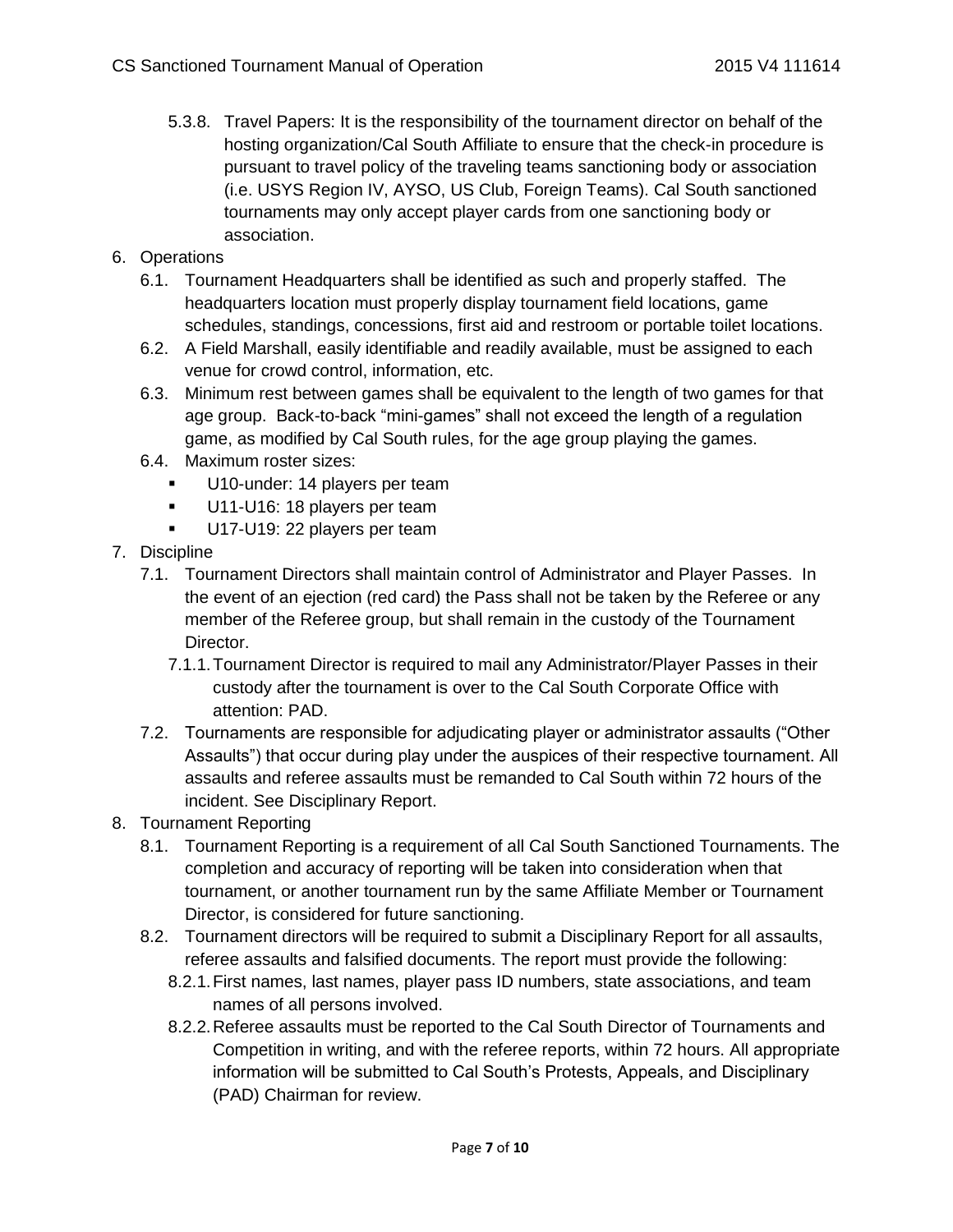- 8.2.3.Serious misconduct (assaults, unacceptable team conduct, illegal players, etc.) shall be reported in writing within 72 hours to Cal South. Serious misconduct, if confirmed, is cause to declare a team ineligible to attend future Cal South sanctioned tournaments and/or receive travel papers.
- 8.2.4.Reports from the referees shall be made using standard USSF Referee Report forms and include match reports for identification purposes.
- 8.3. Failure to submit the Disciplinary Report within 72 hours may result in a fine of \$250.00 charged to the Cal South Affiliate member. Payment of any fine will be required prior to any future Sanction Application review and approval. Failure to submit report and pay the assessed fine may affect the Affiliate member's good standing with Cal South.
- 8.4. Tournament directors will be required to submit a Tournament Report to Cal South within sixty (60) days after the last day of the tournament.
	- Name of Tournament
	- **•** Dates of Tournament
	- **Total number of teams in each division.**
	- Field location(s) used.
- 8.5. Failure to submit the Tournament Report within sixty (60) days may result in a fine of \$250.00 to the Cal South Affiliate member. Payment of fine will be required prior to any future Sanction Application review and approval. Failure to submit report and pay the assessed fine may affect the Affiliate member's good standing with Cal South.
- 8.6. All Class I and II tournaments are required to pay a fee to support Cal South Program Development. The Program Development subsidy shall be received by the Cal South Corporate Office no later than thirty (30) days after the last day of the tournament. 8.6.1.Classes I, II - \$5 per team in the tournament
- 8.7. Failure to submit the Program Development fee within thirty (30) days may result in a fine of \$250 to the Cal South Affiliated member. Payment of fine will be required prior to any future Sanction Application review and approval. Failure to submit the Program Development subsidy and pay the assessed fine may affect the Affiliate member's

#### *7. Tournament Accountability*

good standing with Cal South.

- 1. Each Cal South Sanctioned Tournament is subject to review and evaluation by Cal South.
- 2. Cal South staff members must be permitted to observe check-in and disciplinary procedures at any Cal South Sanctioned Tournament.
- *3. Cal South reserves the right to request information from Sanctioned Tournaments for at least two (2) years.*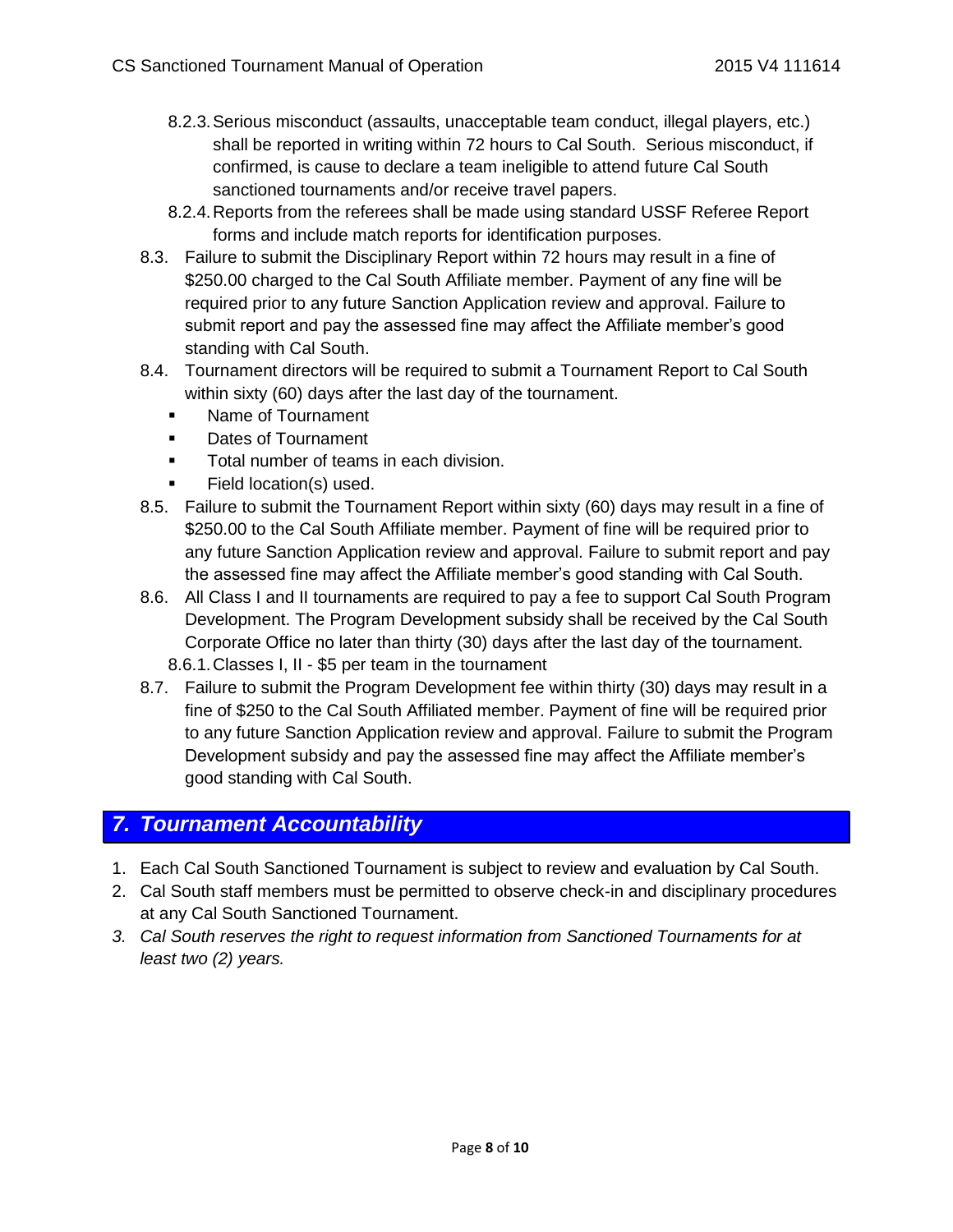#### *8. Friendlies*

- 4. Friendlies
	- 4.1. Scrimmages or friendly matches may be hosted by a league with the following restrictions:
		- 4.1.1. No fees over and above the actual costs for the fields and referee fees are be paid by the participating Teams.
		- 4.1.2. No recognition of winning teams or "champions", as these are non-competitive scrimmages and matches.
		- 4.1.3. There are no elimination rounds.
		- 4.1.4. There are no standings and reporting of game results.
		- 4.1.5. The games are labeled as scrimmages and not "Showcases".
		- 4.1.6. There are no formal rosters of players for the games.
		- 4.1.7. No awards, pins, participation mementos or any gifts or giveaways.
		- 4.1.8. All participants must be registered with Cal South and have medical release forms and Cal South ID cards on site.
		- 4.1.9. All coaches and administrators must be properly Cal South licensed, riskmanaged and approved by Cal South.
		- 4.1.10. The league must have current "field liability insurance" certificates for each facility used.
		- 4.1.11. Referees must be USSF-certified and risk-managed.
		- 4.1.12. Assault, referee assault and serious misconduct must be reported by the referees within 72 hours, using standard USSF Referee Report forms and copies of match reports.
		- 4.1.13. The purpose of "friendlies or scrimmages" may be player tryouts, practice sessions and training opportunities.
	- 4.2. Friendlies do not require Cal South sanctioning.